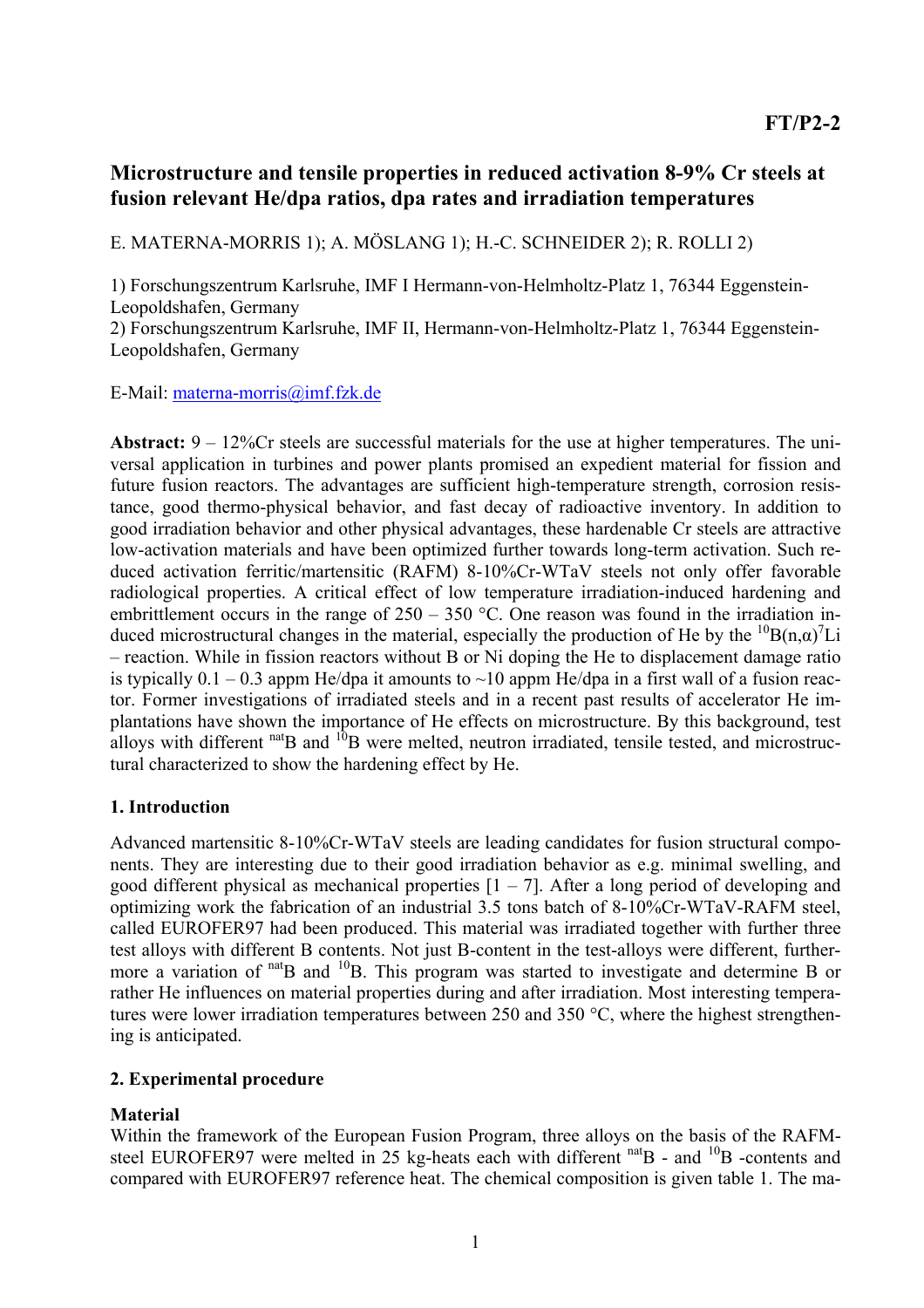terials were heat treated at 1040 °C 0.5 h + 760 °C 1.5 h, and circular tensile specimens were fabricated with a gauge length of 18 mm and 3 mm diameter. The investigation program contained un-irradiated and irradiated specimens to compare their properties.

| Table 1: Chemical composition of EUROFER97. |
|---------------------------------------------|
|---------------------------------------------|

| Alloying $\mid C \mid Si$                                                                                                                                                                                                                                                                                                                          |  | Mn |  | – Cr | Mo | Ni | Nb. |  | W |  |
|----------------------------------------------------------------------------------------------------------------------------------------------------------------------------------------------------------------------------------------------------------------------------------------------------------------------------------------------------|--|----|--|------|----|----|-----|--|---|--|
| <b>Elements</b> $\vert 0.12 \vert 0.04 \vert 0.48 \vert 0.005 \vert 0.004 \vert 8.91 \vert 0.001 \vert 0.02 \vert 0.009 \vert 0.0017 \vert 0.001 \vert 0.2 \vert 1.08 \vert 0.02 \vert 0.14 \vert 0.001 \vert 0.001 \vert 0.001 \vert 0.001 \vert 0.001 \vert 0.001 \vert 0.001 \vert 0.001 \vert 0.001 \vert 0.001 \vert 0.001 \vert 0.001 \vert$ |  |    |  |      |    |    |     |  |   |  |

#### **Irradiation**

A special wrapper, with irradiation capsules accommodating the tensile- and further impact and fatigue specimens, was inserted in the central part of the reactor core of HFR (High Flux Reactor, Petten, Netherlands)  $[8 - 10]$ . The irradiation was set between 250 and 450 °C. The thermal neutron irradiation was carried out in 771 FPD (full power days) up to 16.3 dpa. The achieved He concentration by <sup>10</sup>B(n, $\alpha$ )<sup>7</sup>Li generation is shown in table 2. After the irradiation the specimens were transported to Forschungszentrum Karlsruhe, Fusion Material Laboratories to carry out the mechanical tests.

Table 2: Alloyed boron-content and achieved helium-content of the test alloys.

| Heat          | <b>EUROFER97</b>          | Allov1                    | Allov2              | Allov3            |
|---------------|---------------------------|---------------------------|---------------------|-------------------|
| B content     | $\mathrm{^{nat}B}$<br>ppm | 82 ppm $\mathrm{^{nat}B}$ | $^{10}$ R<br>83 ppm | 1160 ppm $^{10}B$ |
| He production | 10 appm                   | $\sim 80$ appm            | $\sim$ 415 appm     | $\sim$ 5800 appm  |

#### **3. Results and discussion**

#### **Tensile tests**

EUROFER97, Alloy1, and Alloy2 had the highest strength at 300 °C. At higher irradiation and test temperatures up to 450 °C, the data reached the level of un-irradiated materials, but still with a reduction in elongation, due to the limitation of the thermal stability of interstitial type defects.



Fig.1: Yield strength before and after irradiation.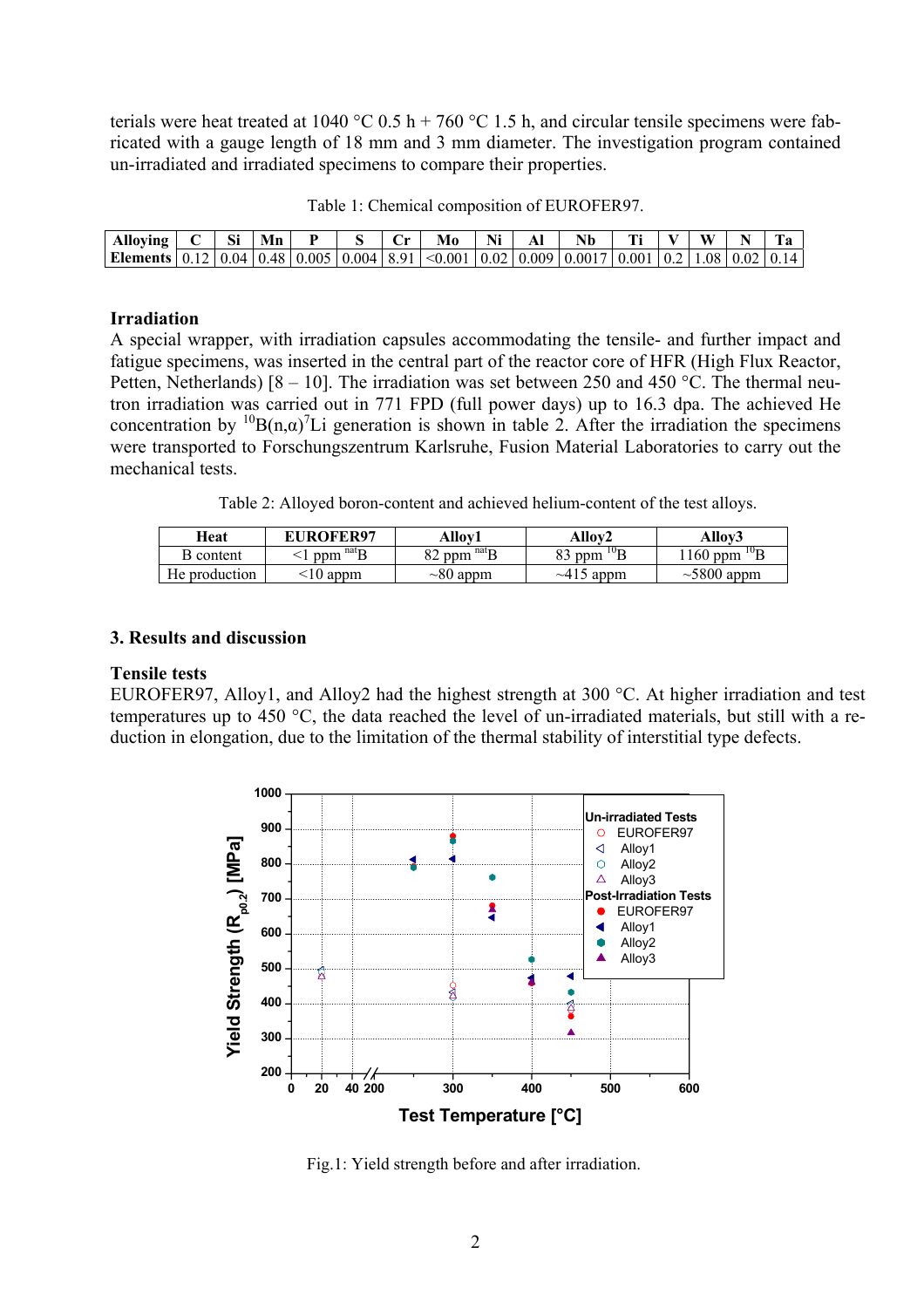The strength of Alloy2 was systematically higher than of Alloy1. As in the  $^{10}B$  doped alloy all B is transmuted to He after 1 dpa has reached. The additional induced strength increase of Alloy2 compared to Alloy1 can be interpreted as a direct proof, how He contributes to irradiation induced hardening at different irradiation temperatures, Figure 1. The yield strength values of EUROFER97 can only be compared in a relative manner to these test heats, because it has been produced as a large batch. Alloy3 with the extremely high  $^{10}B$  induced He content of ~5800 appm had a similar strength behavior, but at lower temperatures, the specimens broke brittle. The higher concentration of He bubbles caused a ~10 % higher hardness resulting in a higher strength. He dependence could be seen in the comparison of Alloy1 and Alloy2; the  ${}^{10}B$  containing Alloy2 had always higher strength than the  $n<sup>nat</sup>B$ -containing Alloy1.

#### **Fracture behavior**

EUROFER97, Alloy1, and Alloy2 broke during tensile tests always ductile with typical dimple formations in the fractures. In Alloy1, small brittle areas could be found around former B-precipitates, which remained to "fish eyes" of H induced fractures. Our effect is irradiation induced as a "He eye", and could be observed much more in Alloy2; Fig. 2. The fractures of Alloy3 occurred much more brittle, mainly at grain boundaries; Fig. 3.





Fig.2: Fracture surface of Alloy2 after  $T<sub>irrad</sub>$  And  $T_{Test}$ = 300 $^{\circ}$ C with "He eyes", SEM picture.

Fig.3: Fracture surface of Alloy3 after  $T<sub>irrad</sub>$  and  $T_{Test}$ = 300 $\degree$ C, SEM picture.

#### **Microstructure**

Before irradiation, the distribution of the alloyed boron was controlled in the structure of the heats. In Alloy1 and Alloy2 some B inclusion could be analyzed. Much more B inclusions and further precipitates as (Cr,Fe)B and B(C,N) were found in Alloy3. In heat EUROFER97, just few inclusions of MnS and oxides were detected. Prior austenitic grain sizes of ASTM 6 - 7 were determined in the metallographic cuts.

Microstructures of the heats were investigated in TEM in the un-irradiated and irradiated state after 250, 300 and 450 °C test temperatures. The un-irradiated structure of these martensitic 8-10%Cr-WTaV steels is characterized by martensitic lath structures in between prior austenitic grains. The laths boundaries are decorated with carbides of the type  $M<sub>23</sub>C<sub>6</sub>$ . Only few primary carbides TaC are distributed homogeneously in the matrix. This structure does not change during the irradiation. At the lower irradiation temperature, the microstructure was characterized by dislocation loops and  $\alpha$ precipitates. The dislocation loops of EUROFER97 were often oriented in a very pronounced manner as lines along to the gliding directions of the bcc crystal structure; Fig 4. At irradiation temperature of 450 °C, there was just recovered matrix; Fig.5. In EUROFER97 only few individual He bubbles were detected in the matrix, while in Alloy1 small clusters of He bubbles have been observed.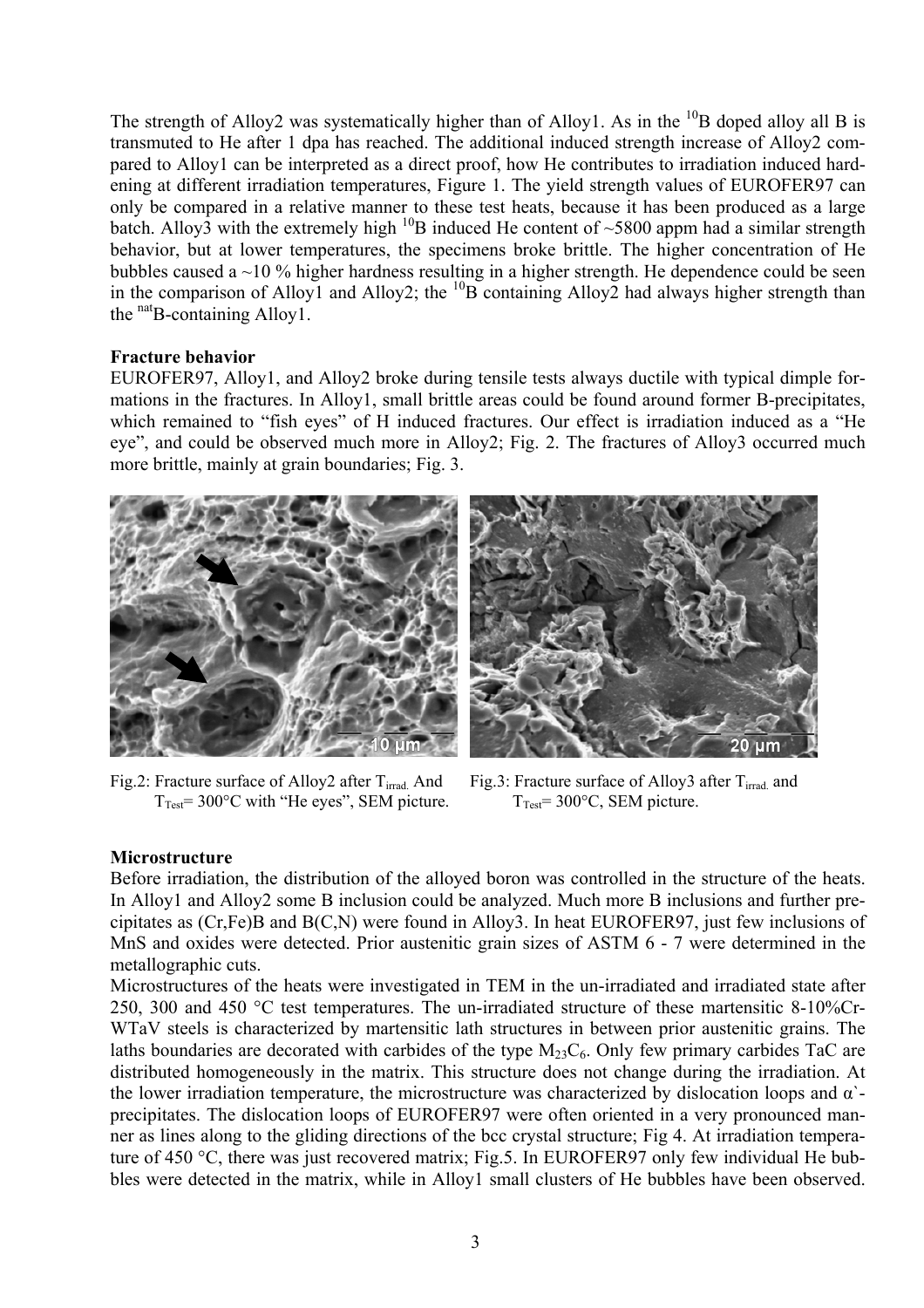In contrast to EUROFER97 and Alloy1, an almost homogenous distribution of He bubbles was shown up in Alloy2. Alloy3 had the highest concentration of irradiation induced cavities. As expected, in all heats the He bubbles size increases with irradiation temperature.

One example of irradiation induced He bubbles in Alloy2 is shown in Fig. 6, this is the microstructure after the irradiation temperature of 250 °C. In comparison is shown Fig. 7, after irradiation at 450 °C. The observed He bubbles are fixed in dislocations.



Fig.4: EUROFER97 after  $T_{irrad}$  = 300° °C; TEM picture. TEM picture.





Fig.5: EUROFER97 after  $T_{irrad} = 450^{\circ}$  °C;



Fig.6: Alloy2 after T<sub>irrad</sub>= 250° °C; TEM picture. Fig.7: Alloy2 after T<sub>irrad</sub>= 450° °C; TEM picture.

## **4. Conclusion**

- The expected strengthening at lower temperatures at  $250 300$  °C irradiation and test temperature were confirmed.
- The hardening and strengthening in the test alloys were generated by dislocation loops,  $\alpha$ precipitates, and to a less extend be He.
- After tensile tests of EUROFER97 at 300 °C, very pronounced lines of dislocation loops have been observed with a typical line distance of  $\sim$ 20 nm.
- Alloy1 and Alloy2 with the same B contents, one with  $n$ <sup>nat</sup>B and the other with  $10B$  alloyed, showed the clear difference irradiation induced strengthening due to the generated different He concentrations.
- The thermally induced recovery was observed by TEM in specimens of irradiation temperature  $>$  400 °C. The hardening effect of dislocation loops and  $\alpha$  -precipitates was dissolved.